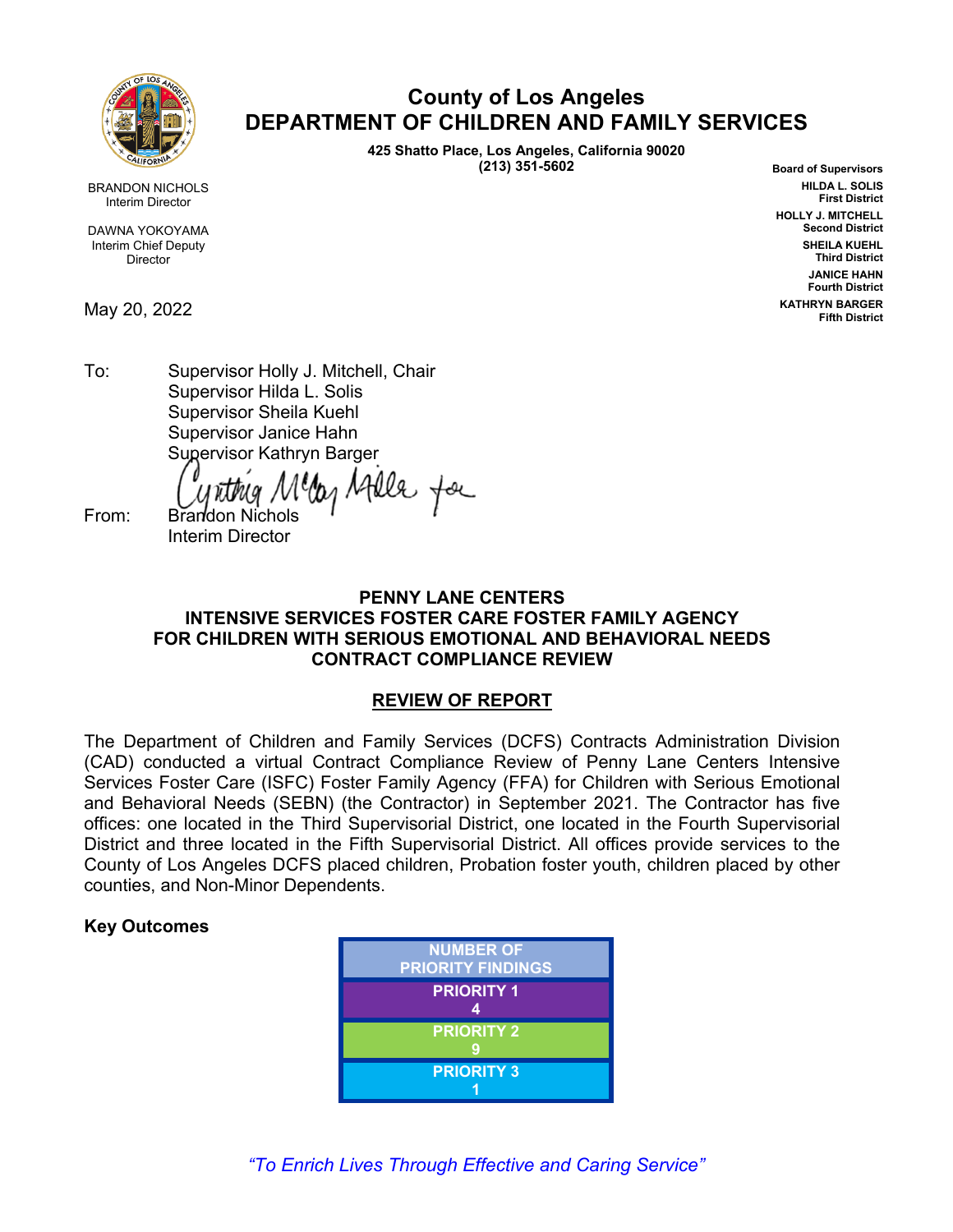Each Supervisor May 20, 2022 Page 2

CAD conducted a virtual Contract Compliance review of the Contractor's compliance within the following applicable areas of their ISFC-FFA SEBN contract: General Contract Requirements; Resource Family Home (RFH) Requirements; Facility and Environment; Engagement and Teamwork; Needs and Services Plan; Safety; Permanency; Support Services; Personal Rights and Social/Emotional Well-Being; Discharge Planning; and Personnel Files.

The Contractor was in full compliance with 4 of 11 applicable areas of CAD's Contract Compliance Review: Engagement and Teamwork; Safety; Permanency; and Discharge Planning.

For the purpose of this review, four DCFS placed children were selected for the sample. CAD reviewed the files of the four selected children and virtually interviewed the four children to assess the level of care and services these children received. An additional two children files were also reviewed to assess the Contractor's compliance with permanency efforts.

CAD reviewed four RFH files and one staff file for compliance with Title 22 Regulations and County contract requirements. CAD also conducted virtual interviews with staff and the Resource Family Parents (RFP). To assess the quality of care and supervision provided to the placed children, DCFS also conducted virtual site visits at the Contractor's location and the RFHs.

CAD noted findings in the areas of:

Priority 1

- Resource Family Home Requirements
	- $\circ$  All required background clearance requirements were not completed, the out of State disclosure and criminal records statements were completed prior to the Resource Family Approval for all ISFC RFPs and the child abuse/neglect report requests (LIC 1988) were not completed for one RFP.
- Facility and Environment
	- $\circ$  The common quarters of the ISFC home did not meet all requirements. A smoke detector was not functioning during the virtual home inspection.
- Support Services
	- $\circ$  Health services and supports were not provided Health and Education was not up to date.
- Personal Rights and Social/ Emotional Well-Being
	- $\circ$  Child was not informed of their right to refuse psychotropic medication.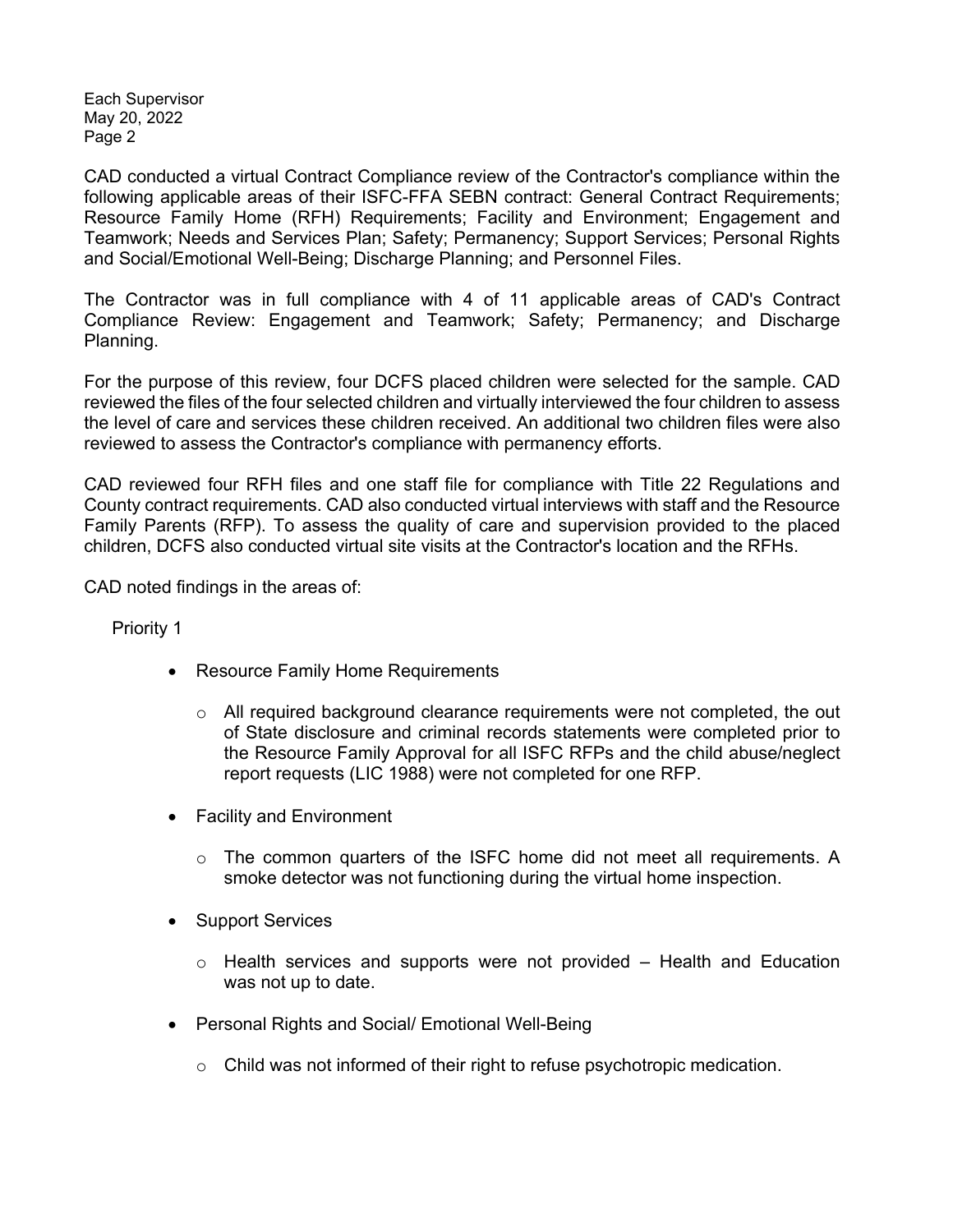Each Supervisor May 20, 2022 Page 3

Priority 2

- General Contract Requirements
	- o Special Incident Reports were not reported timely
- Resource Family Home Requirements
	- o ISFC RFP did not complete all required training
	- o ISFC RFP did not complete TB testing
- Facility and Environment
	- $\circ$  Vehicles used to transport the children did not have current car registration and insurance
- Support Services
	- $\circ$  Educational services and supports were not provided as required Child did not receive instructions on sexual health and their rights to access services
- Personal Rights and Social/ Emotional Well-Being
	- o Child was not informed of the Foster Youth Bill of Rights
	- o Child was not informed of the Foster Youth Mental Health Bill of Rights
	- o Child was not informed of the Foster Youth Educational Rights
- Personnel Files
	- $\circ$  Staff did not have a current first aid and CPR certificates

Priority 3

- Needs and Services Plan (NSP)
	- o NSPs did not have the signatures that were required

On January 6, 2022, the Children Services Administrator teams from DCFS' CAD and the Out-of-Home Care Management Division with the Bureau of Clinical Resources and Services held an exit conference with the Contractor's representatives.

The Contractor's representatives agreed with the review findings and recommendations, and were receptive to implementing systemic changes to improve the Contractor's compliance with regulatory standards.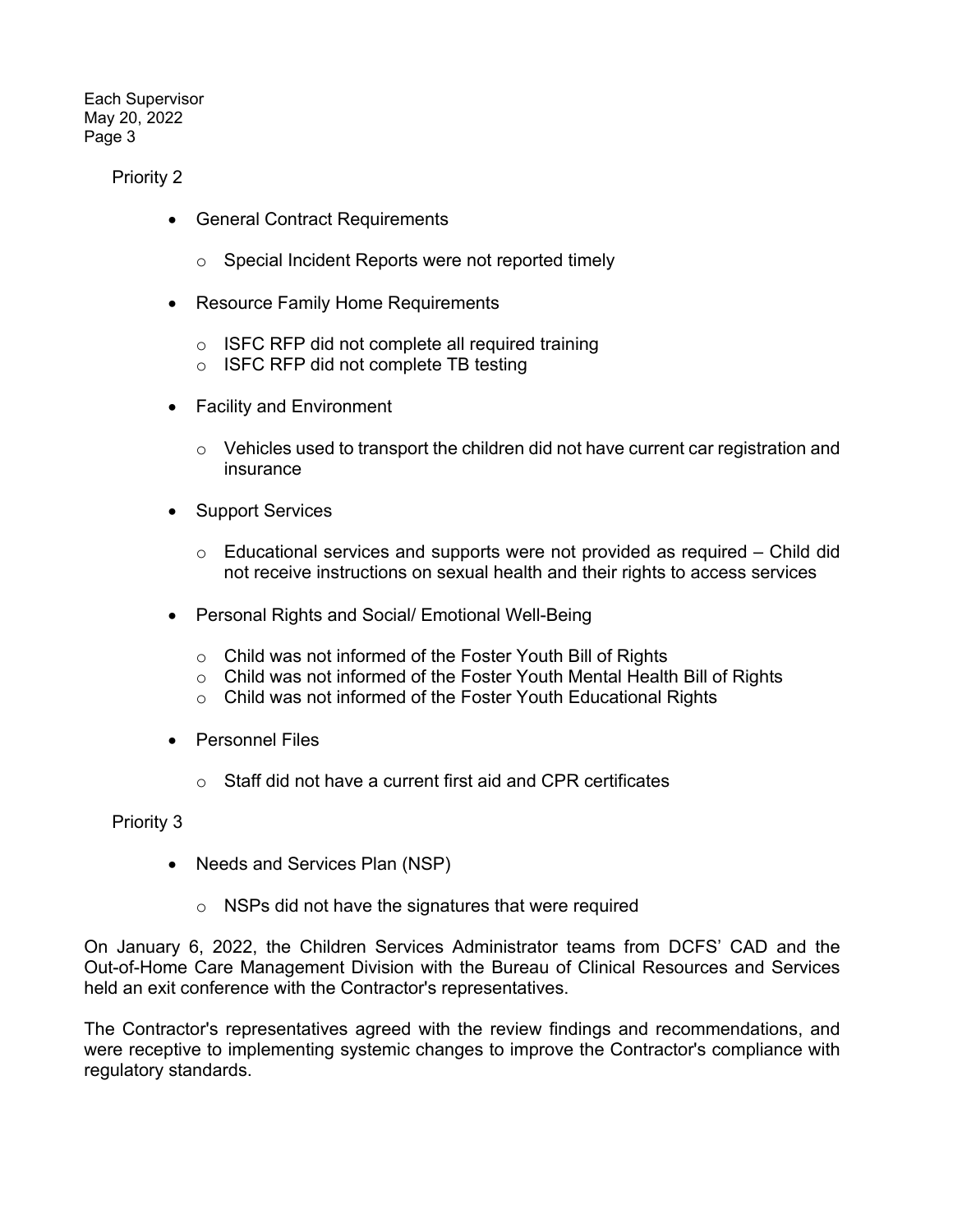Each Supervisor May 20, 2022 Page 4

The Contractor provided the attached approved Corrective Action Plan Addendum addressing the noted findings in this compliance report.

If you have any questions, your staff may contact me or Aldo Marin, Board Relations Manager, at (213) 351-5530.

BN:KDR LTl:nw

### **Attachments**

c: Fesia Davenport, Chief Executive Officer Arlene Barrera, Auditor-Controller Dr. Adolfo Gonzales, Chief Probation Officer Public Information Office Audit Committee Wendy Carpenter, Chief Executive Officer, Penny Lane Centers Kellee Coleman, Regional Manager, Community Care Licensing Division Monique Marshall-Turner, Regional Manager, Community Care Licensing Division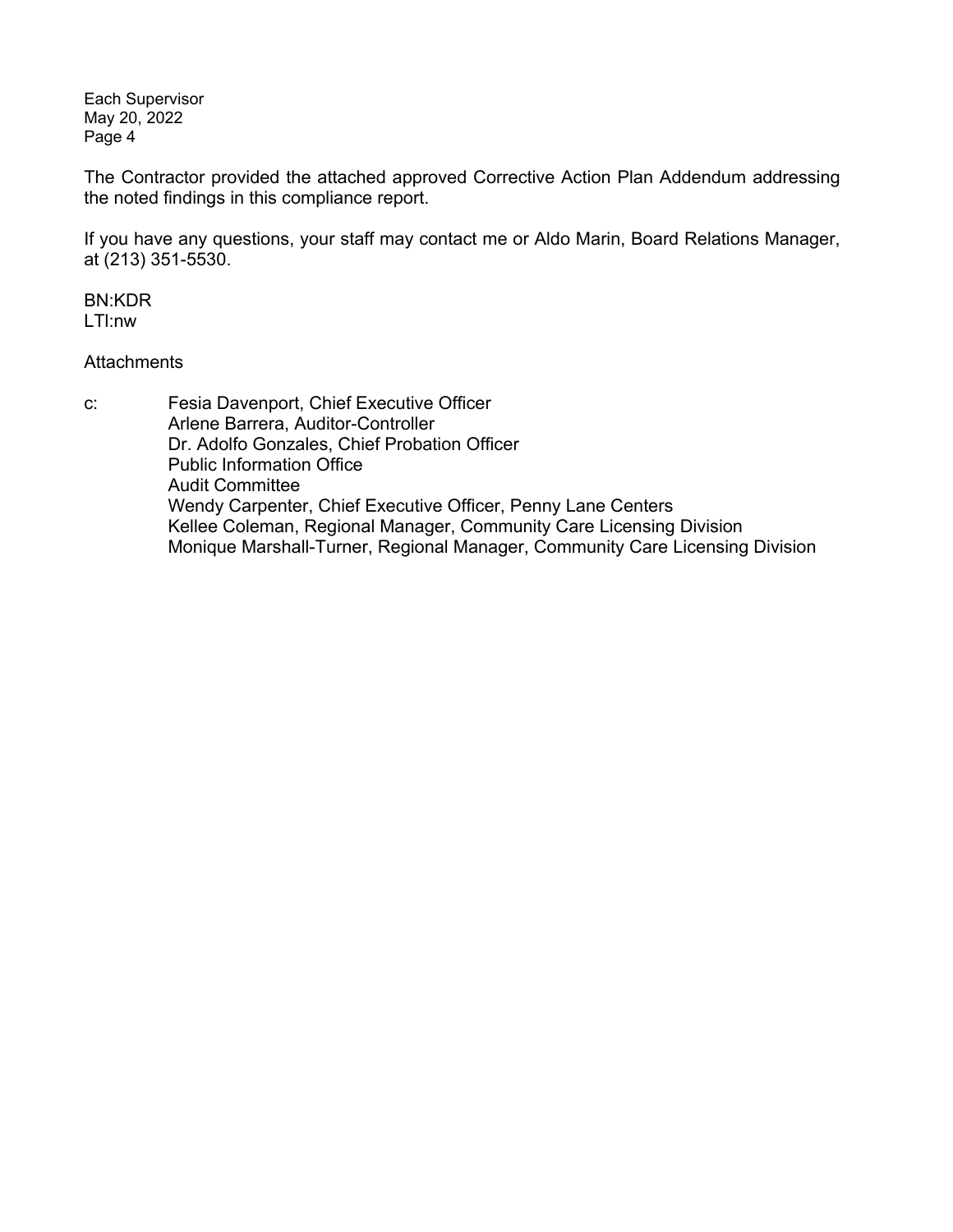

#### **Member**

Association of California Human Service Agencies - National Council for Behavioral Health - The Joint Commission (TJC) - Commission on Accreditation of Rehabilitation Facilities (CARF) - Southern California Association of Non-Profit Housing (SCANPH) - All Children All Families Seal - Human Rights Campaign.

Nicole Whaley, CSAI Contracts Administration Division Compliance Section 425 Shatto Place Los Angeles, CA 90020

April 11, 2022

Dear Ms. Whaley,

In response to the Intensive Services Foster Care (ISFC) for Serious Emotional and Behavioral Needs (SEBN) Monitoring Review, Penny Lane Centers has reviewed it's corrective action plan. Rather than note it on every finding, we want to indicate that we met with all staff on  $02/15/2022$  to review the findings for every contract and to review the updated policies, procedures, and expectations.

- **1. General Contract Requirements: Section 8 – indicates that all parties were notified of a threat or serious incident within 24 hours. The reviewed identified 4 SIRs that were submitted untimely.** 
	- a. Response to findings: The four SIR's that were submitted untimely were due to a lack of follow up from the supervisor who submits the SIR and delays due to pending information from the caregiver.
	- b. Corrective actions to address findings:
		- As a result of the finding, we have implemented a policy that all SIRs in the I-Track system will be reviewed daily by the ISFC supervisory team.
		- In addition, staff will submit reports with the information they have available so that the SIR is on time and complete an addendum to provide updates to the SIR as needed.
		- Families will be provided training regarding the submission of SIR's and encouraged to send information via text if needed, as well as provided a list of what incidents must be reported to the agency.
	- c. Continuous quality improvement:
		- On a monthly basis, the FFA administrator will review the submission of SIR's to ensure they are being submitted timely. If they are not submitted timely, additional training will be provided to staff and families, and we will revise our quality improvement plan.
- **2. Section II - Resource Family Home Requirements; Section 10a – indicates that all required background criminal records clearance requirements were completed.** 
	- a. Response to findings: The agency failed to confirm that the background criminal records were completed timely.

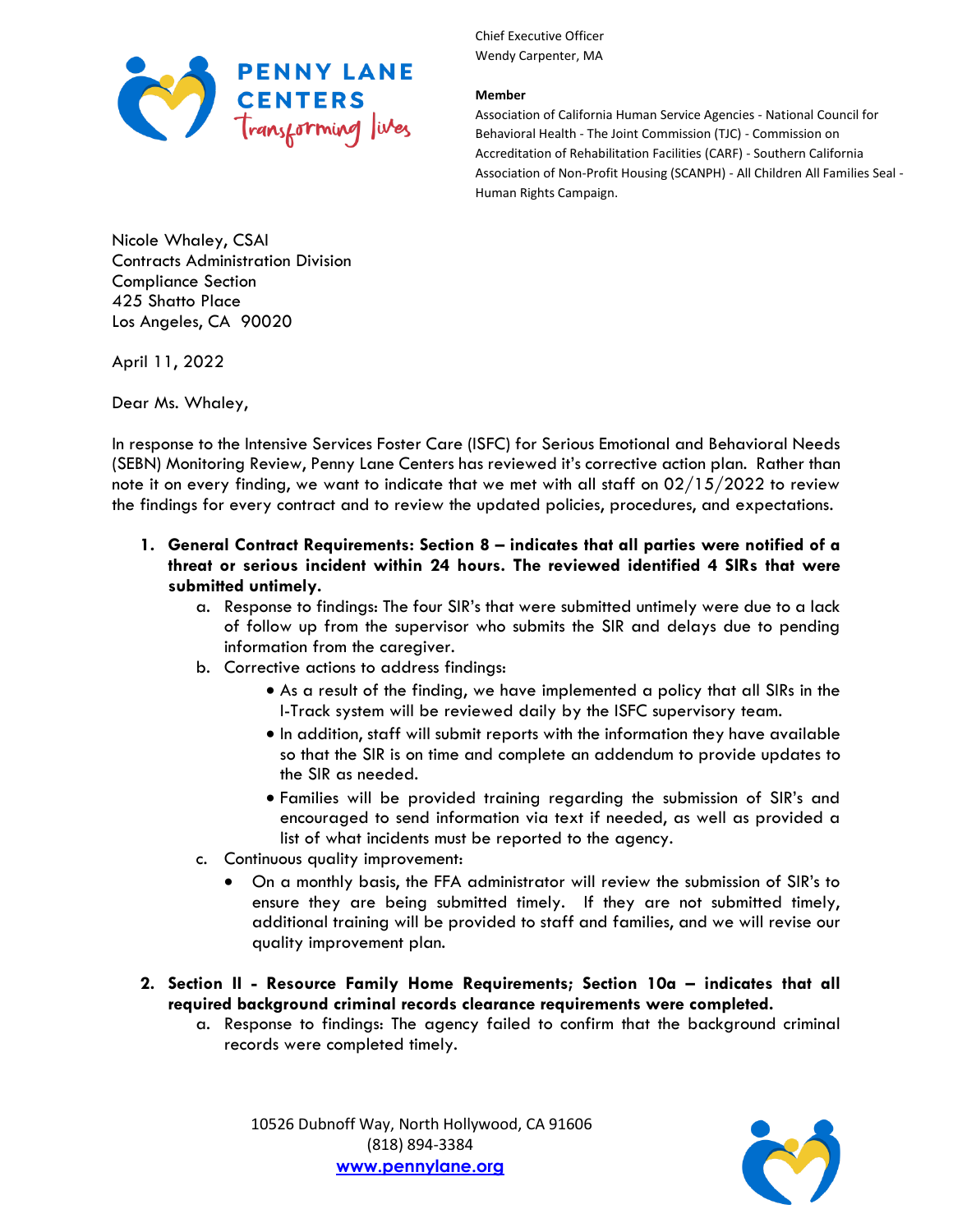

### **Member**

Association of California Human Service Agencies - National Council for Behavioral Health - The Joint Commission (TJC) - Commission on Accreditation of Rehabilitation Facilities (CARF) - Southern California Association of Non-Profit Housing (SCANPH) - All Children All Families Seal - Human Rights Campaign.

- b. Corrective actions to address findings:
	- On February 14, 2022, we met with all Recruiters/Trainers to review the expectation regarding the background criminal records and clearance requirements to remind them that all adults living in the home must complete all required background checks.
- c. Continuous quality improvement:
	- When a review is scheduled, Penny Lane Centers Administration will review the documentation to be provided to the Compliance Monitor prior to submission, to ensure that all the documents requested are included.
- **3. Section II - Resource Family Home Requirements; Section 10c – indicates that a child abuse/neglect report request (LIC198B) was not completed by the ISFC RFP and any adults residing in or regularly present in the home who lived out of state during the 5 years prior to RFA Approval.** 
	- a. Response to findings: The agency failed to confirm that the correct and required documentation was provided to the Compliance Reviewer during the Compliance Review.
	- b. Corrective actions to address findings:
		- On February 14, 2022, we met with all Recruiters/Trainers to review the expectation regarding the background criminal records and clearance requirements to remind them that all adults living in the home must complete all background checks.
	- c. Continuous quality improvement:
		- When a review is scheduled, administration will review the documentation to be provided to the Compliance Monitoring Reviewer to submission, to ensure that all the documents requested are included.
- **4. Section II - Resource Family Home Requirements Section 12g. – Indicates that ISFC RFP completed the required 24 hours of ongoing training within 12 months of the first ISFC placement.** 
	- a. Response to findings: One caregiver (three total for Section 12) completed less than the 24 hours of required annual training within the one year timeframe.
	- b. Corrective actions to address findings:
		- **a.** As a result of the finding The ISFC Supervisor will follow up on training during the monthly CFT and HI. If the parent does not have enough hours, courses will be assigned based on the individual needs of the child/youth/NMD in their care.
	- c. Continuous quality improvement:
		- It is the ISFC Supervisor's responsibility to ensure that all training hour requirements are met. They do this by providing ongoing trainings and support.

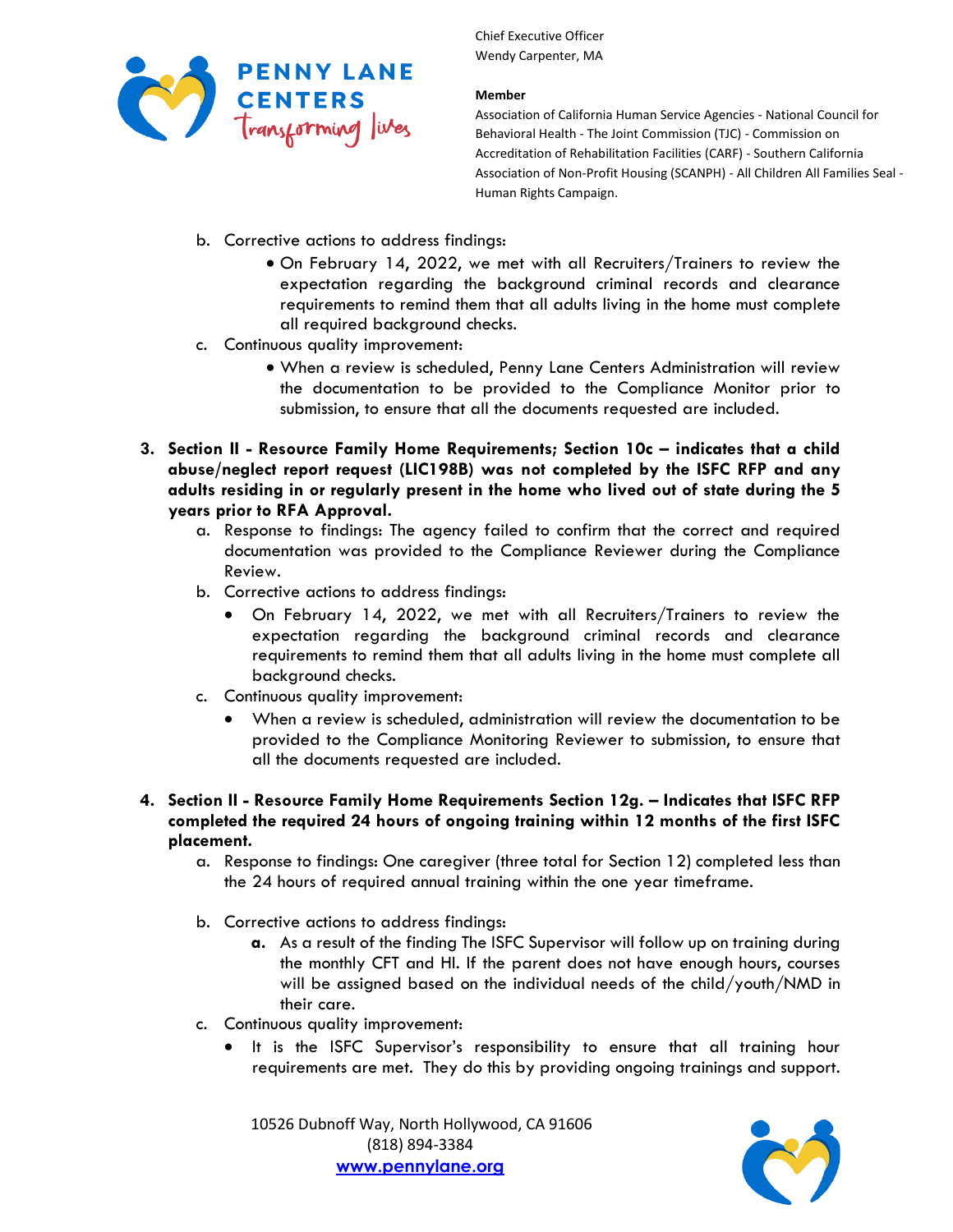

### **Member**

Association of California Human Service Agencies - National Council for Behavioral Health - The Joint Commission (TJC) - Commission on Accreditation of Rehabilitation Facilities (CARF) - Southern California Association of Non-Profit Housing (SCANPH) - All Children All Families Seal - Human Rights Campaign.

The Regional Director/administrator will review and sign their annual recertification requirements to verify compliance. ISFC Supervisor will align training hours to coincide with date of first ISFC placement, rather than the ISFC approval date.

### **5. Section II - Resource Family Home Requirements; Section 12h. – Indicates that in a twoparent household. The 2nd ISFC RFP did not complete the required 20 hours of the Preplacement prior to the initial ISFC-FFA SEBN placement.**

- a. Response to findings: The 2<sup>nd</sup> RFP completed 19.5 of those hours within the one year timeframe after the ISFC – FFA SEBN placement.
- b. Corrective actions to address findings:
	- Penny Lane will change the way hours are calculated to coincide with date of initial placement rather than date of approval as an ISFC parent.
	- The ISFC Supervisor will follow up on training during the monthly HI. If the parent does not have enough hours, courses will be assigned based on the individual needs of the child/youth/NMD placed in their home.
- c. Continuous quality improvement: Following the first ISFC placement, the ISFC Social Worker will follow up in supervision to determine if training is needed to fulfill the timelines for hours. The Social Worker will provide the training in home or the resources for the RFP.

## **6. Section II - Resource Family Home Requirements; Section 12i – indicates that ISFC-FFA SEBN RFP did not complete the required 12 hours of annual ISFC-FFA SEBN Training.**

- a. Response to findings: RFP did not complete the required 12 hours of annual ISFC-FFA SEBN re-approval training.
- b. Corrective actions to address findings: As a result of these findings, there has been a shift in how hours are calculated to account for hours post initial placement for ISFC.
- c. Continuous quality improvement: The ISFC Supervisor monitors the hours per month to calculate the Penny Lane required annual 15 hours. In order to address these findings, the ISFC Supervisor will calculate based on date of placement for annual hours rather than actual renewal date.
- **7. Section II - Resource Family Home Requirements; Section #14 – Indicates that ISFC RFPs health questionnaire or health screening and TB testing were completed not more than one year prior to RFA approval.** 
	- a. Response to findings: The caregiver was approved on September 28, 2021, and the agency failed to have the caregiver obtain a TB test when the TB test waiver (PIN-21-03-CCLD) expired on October 21, 2021.
	- b. Corrective actions to address findings:

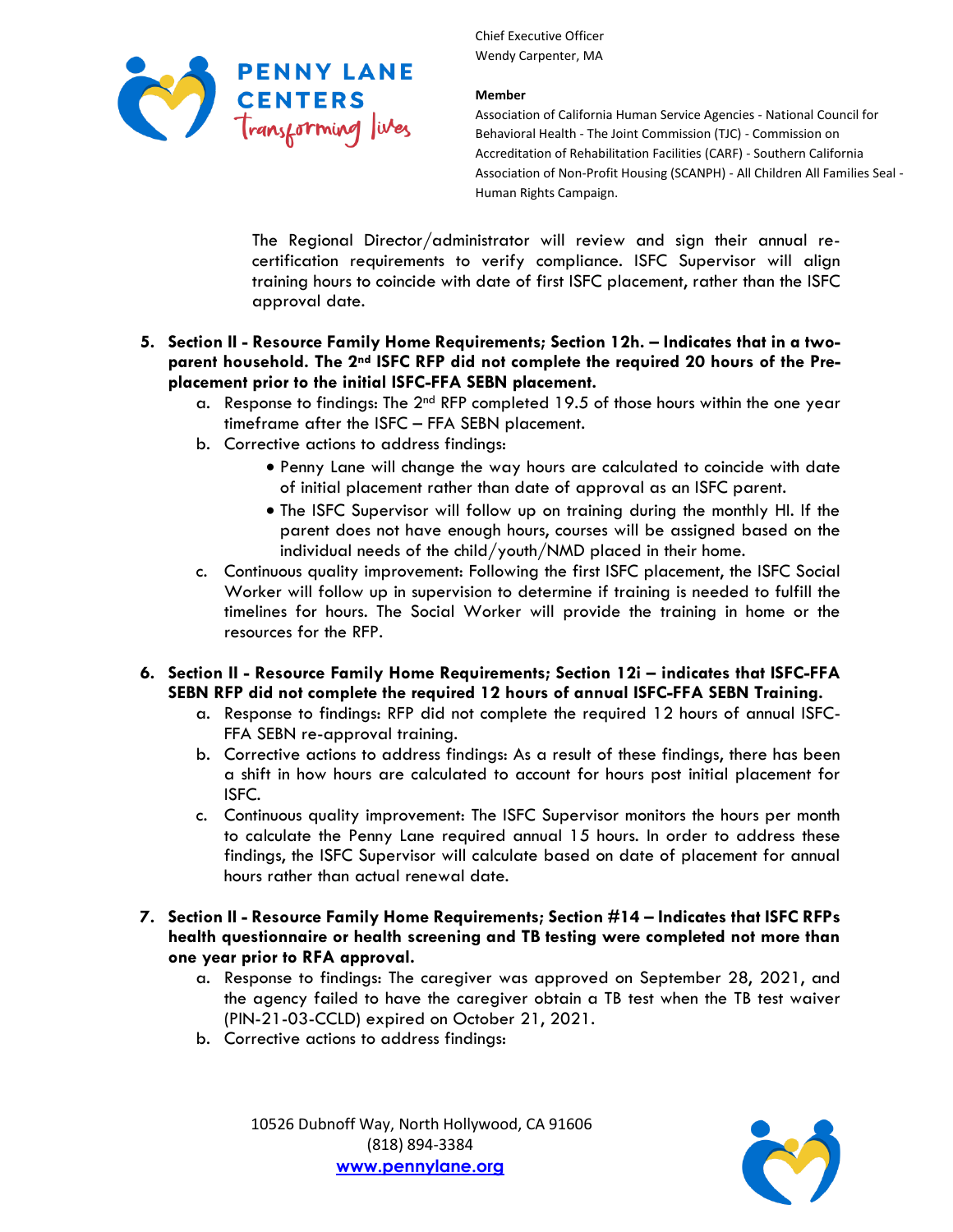

### **Member**

Association of California Human Service Agencies - National Council for Behavioral Health - The Joint Commission (TJC) - Commission on Accreditation of Rehabilitation Facilities (CARF) - Southern California Association of Non-Profit Housing (SCANPH) - All Children All Families Seal - Human Rights Campaign.

- All Recruiter Trainers were reminded of this standard to ensure it is met prior to approval of a family and the Regional Directors are responsible to sign off and verify compliance prior to approval.
- c. Continuous quality improvement:
	- Since mid-October 2021 (after this was brought to our attention by the Compliance Monitoring Reviewer) Penny Lane now requires that a TB test be submitted with the Health Questionnaire and TB Assessment for all potential caregivers and adults in the home.
	- We updated the forms available in our online portal to ensure families are aware of the requirement prior to approval.
	- Office managers were advised that (1) once an adult in the home turns 18, they must submit this documentation along with the background check requirements, (2) when the agency learns of a new adult frequent visitor or new adult living in the home, they must contact the family to follow up on this requirement.
- **8. Section III - Facility and Environment Section; Section 16a – Indicates that vehicles to transport children were well maintained and in good repair and with current registration.** 
	- a. Response to findings: The caregiver did not have current vehicle registration for her vehicle at the time of the review.
	- b. Corrective actions to address findings:
		- Our agency policy regarding vehicle registration was modified to include the requirement that a copy of the registration be maintained in the vehicle at all times.
		- Our monthly home inspection was modified to ensure that social workers are checking the registration at the time of the home inspection.
	- c. Continuous quality improvement:
		- It is the responsibility of the Social Worker and Social Worker Supervisor to verify and ensure compliance of standards during quarterly home inspections and the Regional Directors sign and verify compliance during the annual approval process.
		- When a review is scheduled, administration will review the documentation to be provided to the auditor prior to submission, to ensure that all the documents requested are included.
- **9. Section III - Facility and Environment Section; Section III - Facility and Environment Section; Section #16b – indicates that RFPs have up to date vehicle insurance.** 
	- a. Response to findings: The agency failed to provide the Compliance Monitoring Reviewer with the current vehicle insurance documentation.
	- b. Corrective Actions to address findings:

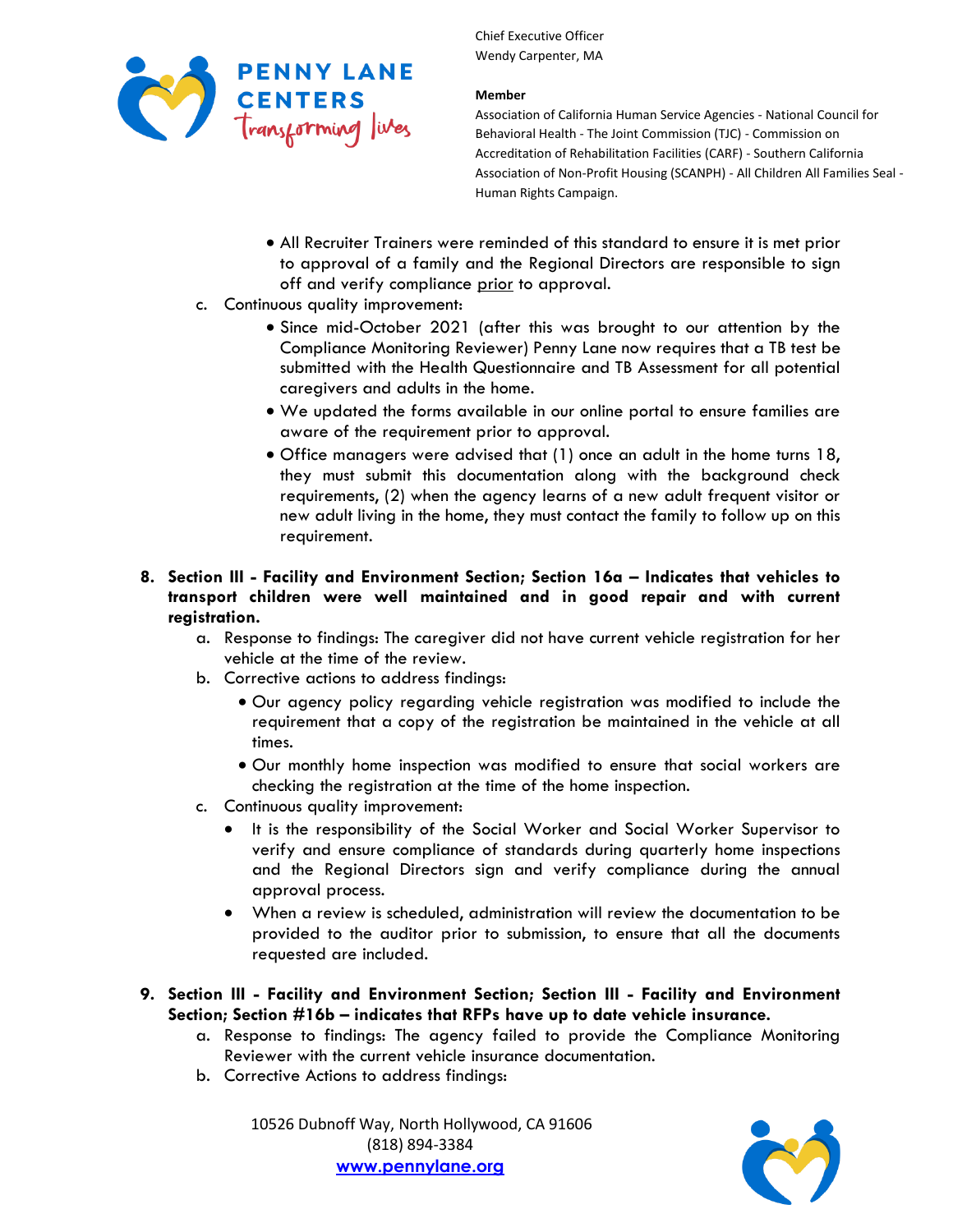

### **Member**

Association of California Human Service Agencies - National Council for Behavioral Health - The Joint Commission (TJC) - Commission on Accreditation of Rehabilitation Facilities (CARF) - Southern California Association of Non-Profit Housing (SCANPH) - All Children All Families Seal - Human Rights Campaign.

- When a review is scheduled, administration will review the documentation to be provided to the auditor prior to submission, to ensure that all the documents requested are included.
- c. Continuous quality improvement:
	- It is the responsibility of the Office Manager to verify and ensure that vehicle insurance is up to date. They review files quarterly in order to assess what documents are expiring and communicate with the resource family about the upcoming expiration.
	- Our new online portal sends out 60-day and 30-day reminders for documents that are going to expire.
	- It is the Regional Directors responsibility to sign off and ensure compliance when documents expire, a request is made directly to the RP to provide to the agency. during the families annual approval assessment process.

## **10. Section III - Facility and Environment Section; Section 18f - A functioning smoke detector & carbon monoxide detector is installed in the hallways of all sleeping areas.**

- a. Response to findings: At the time of the virtual home visit, the smoke detector and carbon monoxide detector was not working; it had no functioning battery.
- b. Corrective actions to address findings:
	- Penny Lane took immediate action and the smoke detector was repaired the next day.
	- All staff were reminded that the smoke detectors must be checked during the monthly home inspection visit.
- c. Continuous quality improvement:
	- It is Penny Lane policy and practice that social workers are to inspect Resource Family Homes monthly. During the monthly inspections the smoke detectors are checked. Supervisors sign and verify the monthly home inspections and the Supervisors conduct the annual inspection for reapproval.
	- When an audit review is scheduled, a supervisor or social worker will visit the home 3 – 5 days prior to support the family in preparing the home and ensuring all requirements are met.
- **11. Section V – Needs and services plans; Section 24r indicates that NSPs signatures were received as required. Reviewer observed that NSPs were not signed by child and/or CSW timely and that signature line date was typed.** 
	- a. Response to findings: Our social workers were electronically dating the signature lines in an attempt to make it easier for the child/youth, family, and other team staff to sign. In addition, they were following up with signatures electronically and failed to ensure they were all received in a timely manner.

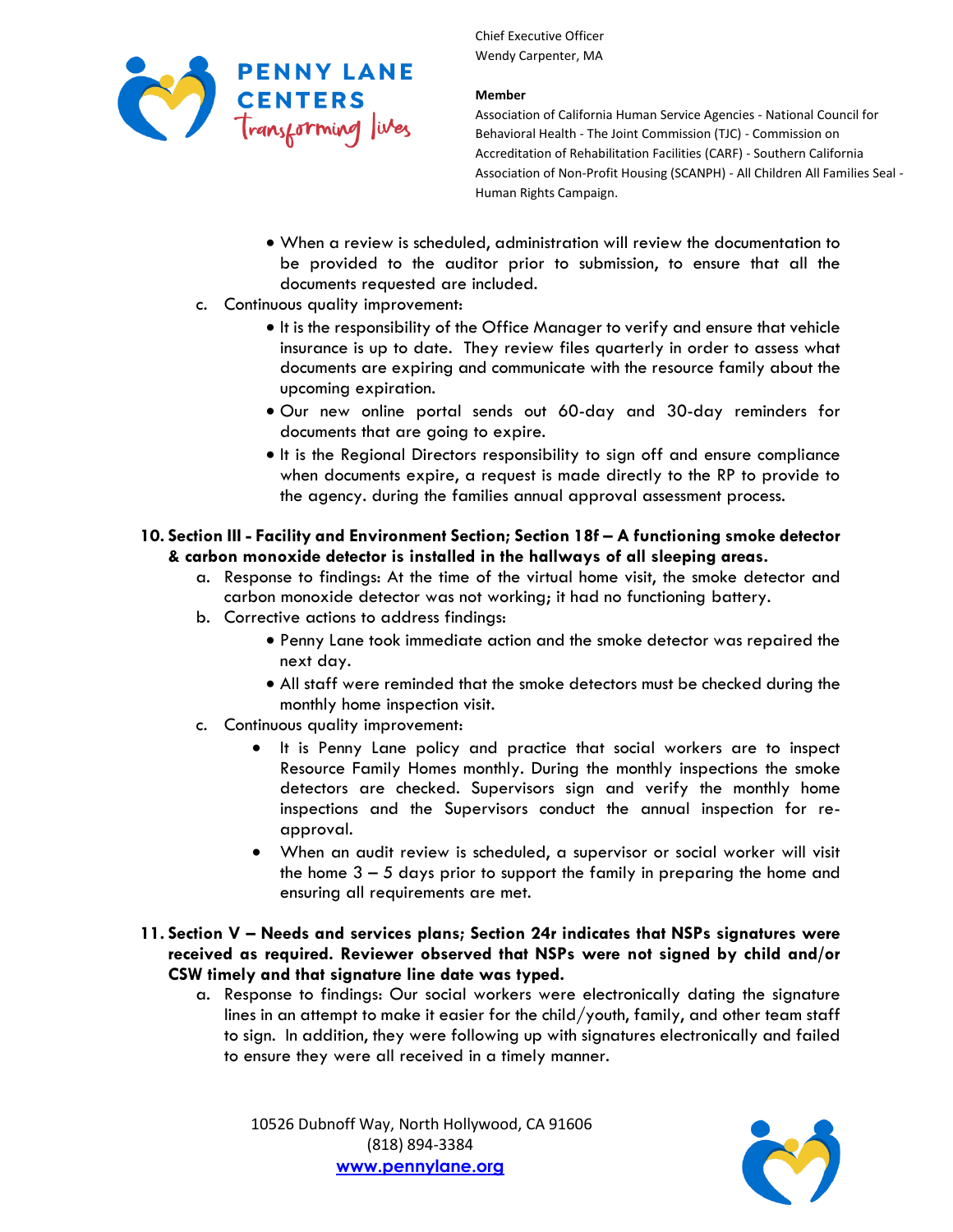

### **Member**

Association of California Human Service Agencies - National Council for Behavioral Health - The Joint Commission (TJC) - Commission on Accreditation of Rehabilitation Facilities (CARF) - Southern California Association of Non-Profit Housing (SCANPH) - All Children All Families Seal - Human Rights Campaign.

- b. Corrective action to address findings: Social workers were advised not to pre-date signature lines and to ensure all original signatures are obtained from everyone involved.
- c. Continuous quality improvement:
	- In addition, Social Workers are responsible for conducting CFT meetings, where the team can outline goals and treatment planning that everyone agrees with. The CFT signature page verifying agreement of the goals will be included in the NSP plan. Once the NSP report is complete a minimum of two signature attempts are made to the CSW, family and any other team members for review and signature.
	- The Social Worker will send the completed NSP on the due date to the CSW and SCSW and if there is no response in two days, it will be resent to the CSW, SCSW, and NSP support desk for signatures.
	- The social worker supervisor is responsible for reviewing all reports and ensure compliance of standards.
	- The social worker supervisor will ensure they follow up with the social worker in individual supervision and include signatures on the NSP. They will also audit files at a minimum quarterly to ensure that all documentation is received.
- **12. Section VIII – Support Services; Section 35c – indicates that age appropriate youth receive instruction on sexual health, STI prevention and preventing unwanted pregnancy, within the required timeframe.** 
	- a. Response to findings: The agency did not have adequate documentation that this was completed.
	- b. Corrective actions to address findings:
		- Social workers were reminded that they must provide training on sexual health within the first 30 days following placement of a child. The Policy has been modified to include all children and not only those children 10 and older.
		- Social workers were reminded that they must document that they had that discussion with the child/youth and must have the child/youth sign the confirmation of information received.
	- c. Continuous quality improvement:
		- We modified the "confirmation of information received" page to ensure that it captures all of the failed requirements regarding this section and including the foster youth bill of rights, personal rights, and psychotropic medication.
		- The Supervisor reviews and signs off on the initial placement documentation as part of weekly supervision to ensure compliance.

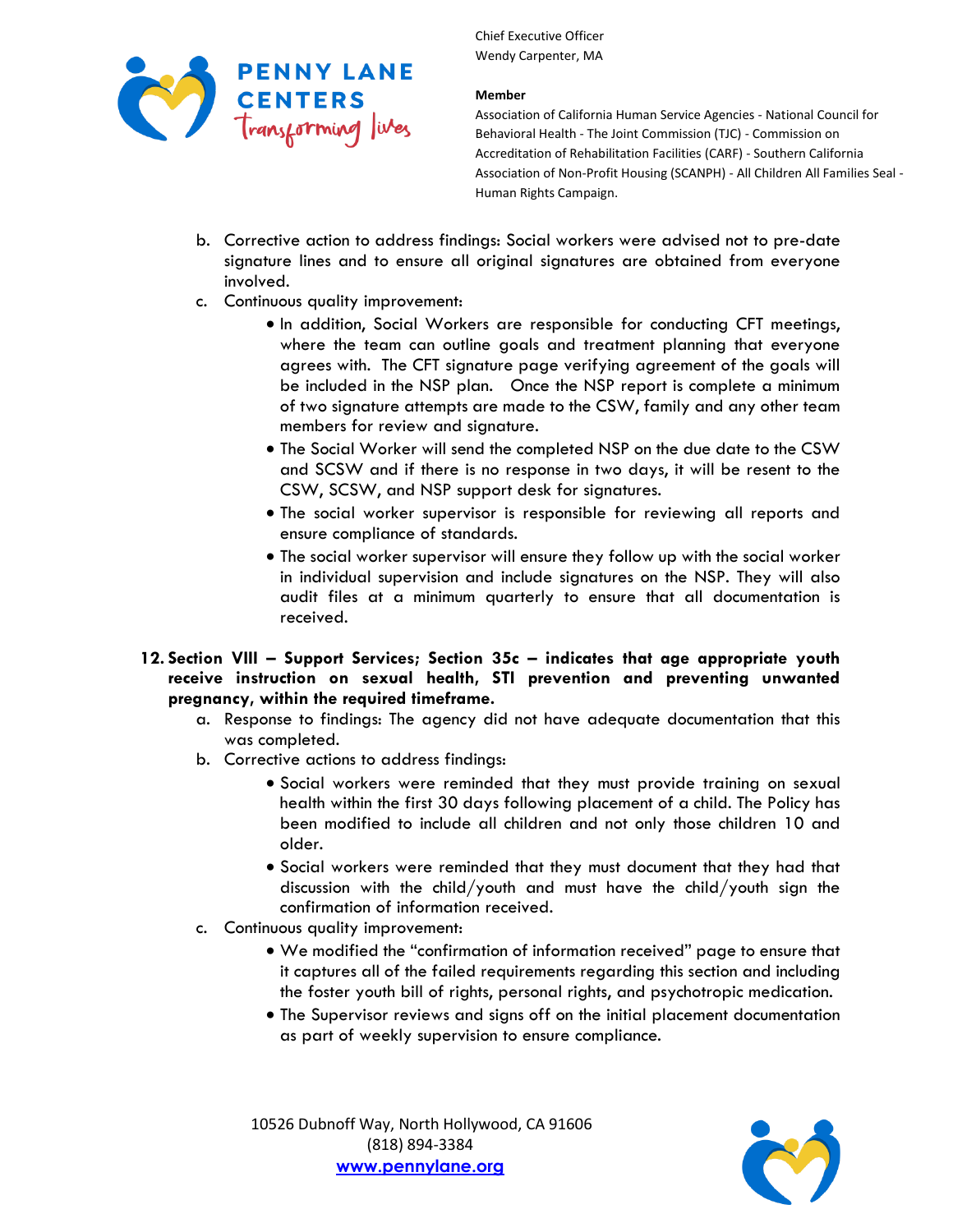

### **Member**

Association of California Human Service Agencies - National Council for Behavioral Health - The Joint Commission (TJC) - Commission on Accreditation of Rehabilitation Facilities (CARF) - Southern California Association of Non-Profit Housing (SCANPH) - All Children All Families Seal - Human Rights Campaign.

- **13. Section IX – Personal Rights and Social/Emotional Well-Being; Section #42 – indicates that all children were informed of the Foster Youth Bill of Rights and were provide with a copy.** 
	- a. Response to findings: The agency did not have adequate documentation that this was completed.
	- b. Corrective actions to address findings:
		- Social workers were reminded that they must provide training on sexual health within the first 30 days following placement of a child. The Policy has been modified to include all children and not only those children 10 and older.
		- Social workers were reminded that they must document that they had that discussion with the child/youth and must have the child/youth sign the confirmation of information received.
	- c. Continuous quality improvement:
		- We modified the "confirmation of information received" page to ensure that it captures all of the failed requirements regarding this section and including the foster youth bill of rights, personal rights, and psychotropic medication.
		- The Supervisor reviews and signs off on the initial placement documentation as part of weekly supervision to ensure compliance.
- **14. Section IX – Personal Rights and Social/Emotional Well-Being; Section #43 – indicates that all children were informed about their right to refuse psychotropic medication.** 
	- a. Response to findings: The agency did not have adequate documentation that this was completed.
	- b. Corrective actions to address findings:
		- Social workers were reminded that they must provide training on sexual health within the first 30 days following placement of a child. The Policy has been modified to include all children and not only those children 10 and older.
		- Social workers were reminded that they must document that they had that discussion with the child/youth and must have the child/youth sign the confirmation of information received.
	- c. Continuous quality improvement:
		- We modified the "confirmation of information received" page to ensure that it captures all of the failed requirements regarding this section and including the foster youth bill of rights, personal rights, and psychotropic medication.
		- The Supervisor reviews and signs off on the initial placement documentation as part of weekly supervision to ensure compliance.

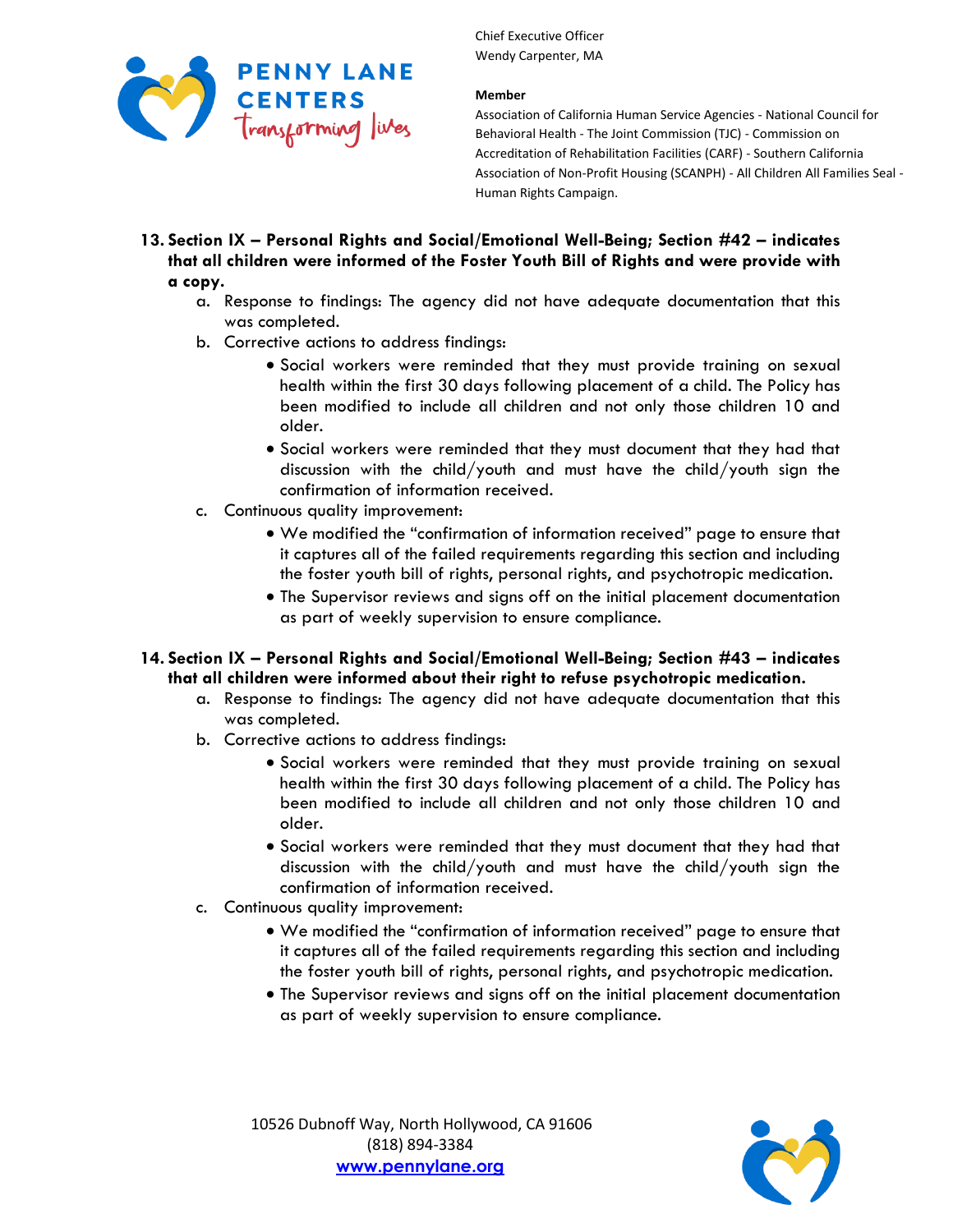

### **Member**

Association of California Human Service Agencies - National Council for Behavioral Health - The Joint Commission (TJC) - Commission on Accreditation of Rehabilitation Facilities (CARF) - Southern California Association of Non-Profit Housing (SCANPH) - All Children All Families Seal - Human Rights Campaign.

- **15. Section IX – Personal Rights and Social/Emotional Well-Being; #44 – indicates that all children were informed of their Foster Youth Mental Health Bill of Rights and provided with a copy. Same as above**
	- a. Response to findings: The agency did not have adequate documentation that this was completed.
	- b. Corrective actions to address findings:
		- Social workers were reminded that they must provide training on sexual health within the first 30 days following placement of a child. The Policy has been modified to include all children and not only those children 10 and older.
		- Social workers were reminded that they must document that they had that discussion with the child/youth and must have the child/youth sign the confirmation of information received.
	- c. Continuous quality improvement:
		- We modified the "confirmation of information received" page to ensure that it captures all of the failed requirements regarding this section and including the foster youth bill of rights, personal rights, and psychotropic medication.
		- The Supervisor reviews and signs off on the initial placement documentation as part of weekly supervision to ensure compliance.
- **16. Section IX – Personal Rights and Social/Emotional Well-Being; #45 – Education Rights indicates that children were informed of their Foster Youth Educational Rights and provided with a copy.**
	- a. Response to findings: The agency did not have adequate documentation that this was completed.
	- b. Corrective actions to address findings:
		- Social workers were reminded that they must provide training on sexual health within the first 30 days following placement of a child. The Policy has been modified to include all children and not only those children 10 and older.
		- Social workers were reminded that they must document that they had that discussion with the child/youth and must have the child/youth sign the confirmation of information received.
	- c. Continuous quality improvement:
		- We modified the "confirmation of information received" page to ensure that it captures all of the failed requirements regarding this section and including the foster youth bill of rights, personal rights, and psychotropic medication.
		- The Supervisor reviews and signs off on the initial placement documentation as part of weekly supervision to ensure compliance.